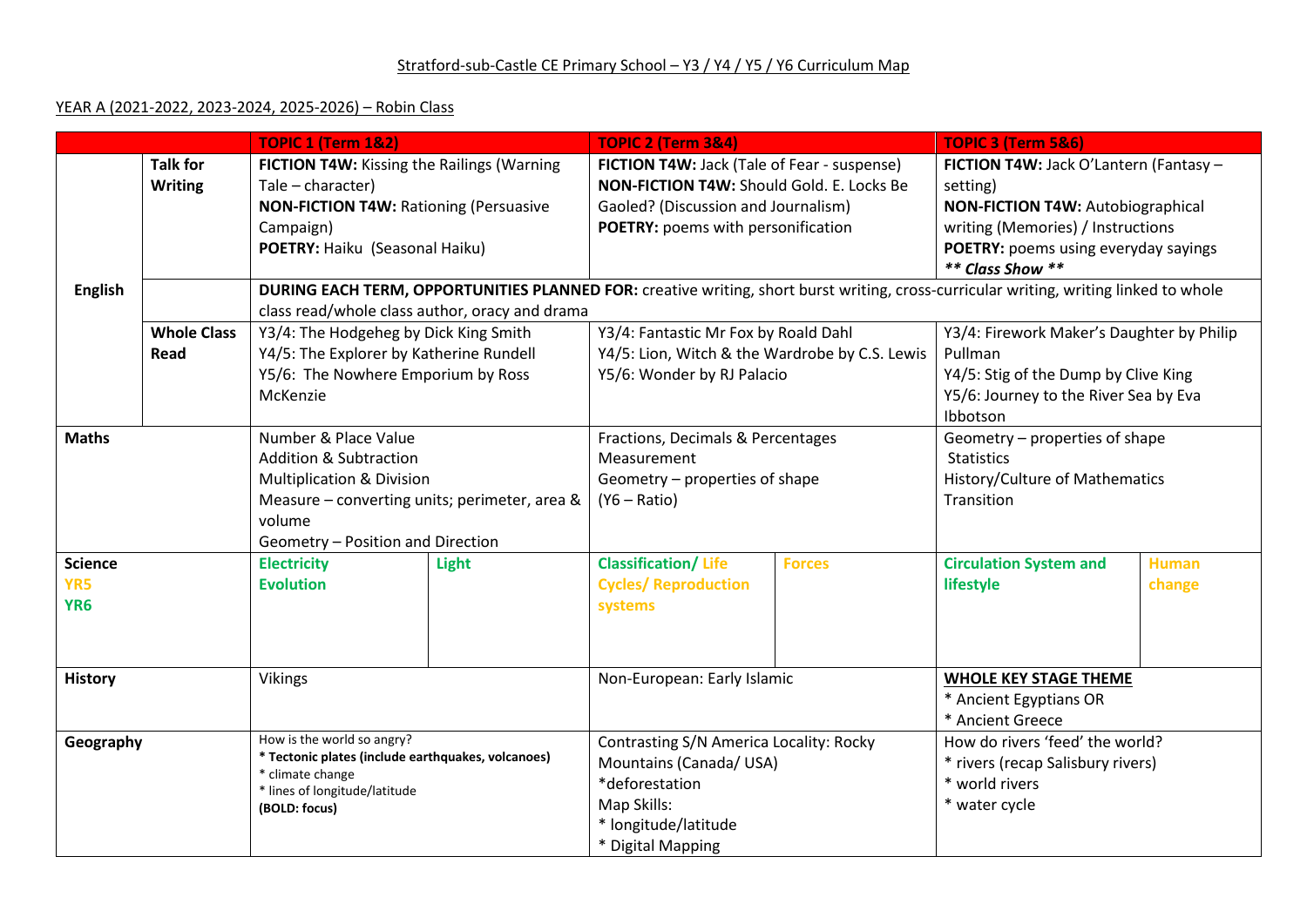|                                                                                                                                                                                                                                                                                                                                                                                                                                                                                   | <b>TOPIC 1 (Term 1&amp;2)</b>                                                                                                                                                                                                                   |                                                                                                                                                                                                                                 | <b>TOPIC 2 (Term 3&amp;4)</b>                                                                                                                                                                                                                                                                                    |                                                                                                             | <b>TOPIC 3 (Term 5&amp;6)</b>                                                                                                                                                     |  |
|-----------------------------------------------------------------------------------------------------------------------------------------------------------------------------------------------------------------------------------------------------------------------------------------------------------------------------------------------------------------------------------------------------------------------------------------------------------------------------------|-------------------------------------------------------------------------------------------------------------------------------------------------------------------------------------------------------------------------------------------------|---------------------------------------------------------------------------------------------------------------------------------------------------------------------------------------------------------------------------------|------------------------------------------------------------------------------------------------------------------------------------------------------------------------------------------------------------------------------------------------------------------------------------------------------------------|-------------------------------------------------------------------------------------------------------------|-----------------------------------------------------------------------------------------------------------------------------------------------------------------------------------|--|
| <b>RE</b><br><b>LINKS TO WILTSHIRE</b><br><b>SYLLABUS:</b><br>BELIEFS AND QUESTIONS (BQ)/<br><b>TEACHINGS AND AUTHORITY (<mark>TA</mark>)</b> /<br>INSPIRATIONAL PEOPLE (IP) /<br>SYMBOLS AND RELIGIOUS EXPRESSION<br>(SRE) / WORSHIP, PILGRAMIGE AND<br>SACRED PLACES (WPSP) / THE<br>JOURNEY OF LIFE AND DEATH ( <mark>JLD</mark> ) /<br><b>RELIGION AND THE INDIVIDUAL (RI) /</b><br>RELIGION, FAMILY AND COMMUNITY<br>(RFC) / BELIEFS IN ACTION IN THE<br><b>WORLD (BAAW)</b> | YEAR 6 SPRING 1-<br><b>CHRISTIANITY - Is anything</b><br>ever eternal? <b>BQ</b>                                                                                                                                                                | YEAR 6 UNIT AUTUMN -<br><b>CHRISTIANITY - How</b><br>significant is it that Mary<br>was Jesus' mother? / Do<br>Christmas celebrations and<br>traditions help Christians<br>understand who Jesus was<br>and why he was born? SRE | YEAR 6 UNIT SPRING 2 -<br><b>CHRISTIANITY - Is Christianity</b><br>still a strong religion 2000<br>years after Jesus was on<br>Earth? <b>IP</b>                                                                                                                                                                  | YEAR 6 AUTUMN 1-<br><b>ISLAM</b> - What is the best<br>way for a Muslim to<br>show commitment to<br>God? RI | YEAR 6 SUMMER - ISLAM - Does belief in Akhirah (life<br>after death) help Muslims lead good lives? (Y6) **<br>DOUBLE UNIT ** ILD RI                                               |  |
| <b>Computing</b>                                                                                                                                                                                                                                                                                                                                                                                                                                                                  | PowerPoint Presentation with hyperlinks and effects/<br>Word-Processing<br>Online Safety (email)                                                                                                                                                |                                                                                                                                                                                                                                 | Coding/Programming - Scratch; quiz<br>Online Safety (Safer Internet Day)                                                                                                                                                                                                                                         |                                                                                                             | Video - Animation<br>Spreadsheets (complex graphs/formula<br>Online Safety (topical/ relevant)                                                                                    |  |
| Art                                                                                                                                                                                                                                                                                                                                                                                                                                                                               | 1 <sup>st</sup> half Drawing, photography collage, painting<br>Local area sketching landscapes, photographing<br>local scenery, editing to create artworks.<br>Create a painted landscape artwork<br>$LINK - geography$                         |                                                                                                                                                                                                                                 | $1st$ half Islamic art – Drawing, Collage, and<br>3D/clay work<br>Islamic art, tessellation and geometric<br>patterns, 2D and 3D clay work in tiles and<br>structures - Islamic towers slab method                                                                                                               |                                                                                                             | Textiles, print, collage - Water and coasts<br>theme<br>Robins - Dye, stitch, print and weave, applique -<br>create an individual mixed media art piece on<br>the theme of coasts |  |
| <b>DT</b>                                                                                                                                                                                                                                                                                                                                                                                                                                                                         | Food - Healthy and varied diet (including cooking and<br>nutrition requirements for KS2)<br>Robin - Cooking/ Enterprise Unit, Cooking<br>Y5/6: Multi-step/altering recipes Baking (e.g. sweet/<br>savoury scones, biscuits or cakes)- BAKE SALE |                                                                                                                                                                                                                                 | 2 <sup>nd</sup> half - <b>Electrical Systems</b> - Simple circuits and switches<br>(including programming and control)<br>Y5/6: Using a motor (e.g. vehicle with chassis and base)<br>More complex switches and circuits (including<br>programming, monitoring and control)<br>Link- last terms electricity work |                                                                                                             | Y5/6: ECO FABRIC BAGS<br><b>Textiles</b><br>Combining different fabric shapes<br>(including computer-aided design)                                                                |  |
| <b>Music</b>                                                                                                                                                                                                                                                                                                                                                                                                                                                                      | Read and write basic rhythmic notation                                                                                                                                                                                                          |                                                                                                                                                                                                                                 | Sing rounds/ groups<br>Compose topic-based raps<br>Use of introduction and coda                                                                                                                                                                                                                                  |                                                                                                             | End of year show<br>Perform alone or with a friend                                                                                                                                |  |
| <b>PSHE</b><br>Each class teaches year<br>group content as<br>appropriate                                                                                                                                                                                                                                                                                                                                                                                                         | Being Me in my World<br><b>Celebrating Difference</b>                                                                                                                                                                                           |                                                                                                                                                                                                                                 | <b>Dreams &amp; Goals</b><br><b>Healthy Me</b>                                                                                                                                                                                                                                                                   |                                                                                                             | <b>Relationships</b><br><b>Changing Me - SRE WEEK</b>                                                                                                                             |  |
| <b>PE</b>                                                                                                                                                                                                                                                                                                                                                                                                                                                                         | <b>Winter Games</b><br><b>Gymnastics</b><br><b>Dance</b>                                                                                                                                                                                        |                                                                                                                                                                                                                                 | <b>Winter Games</b><br><b>Gymnastics</b><br>Swimming                                                                                                                                                                                                                                                             |                                                                                                             | <b>Summer Games</b><br><b>Outdoor &amp; Adventure</b><br><b>Athletics</b>                                                                                                         |  |
| French                                                                                                                                                                                                                                                                                                                                                                                                                                                                            | I can speak French                                                                                                                                                                                                                              |                                                                                                                                                                                                                                 | <b>All About Me!</b>                                                                                                                                                                                                                                                                                             |                                                                                                             | Topical – linked to topic                                                                                                                                                         |  |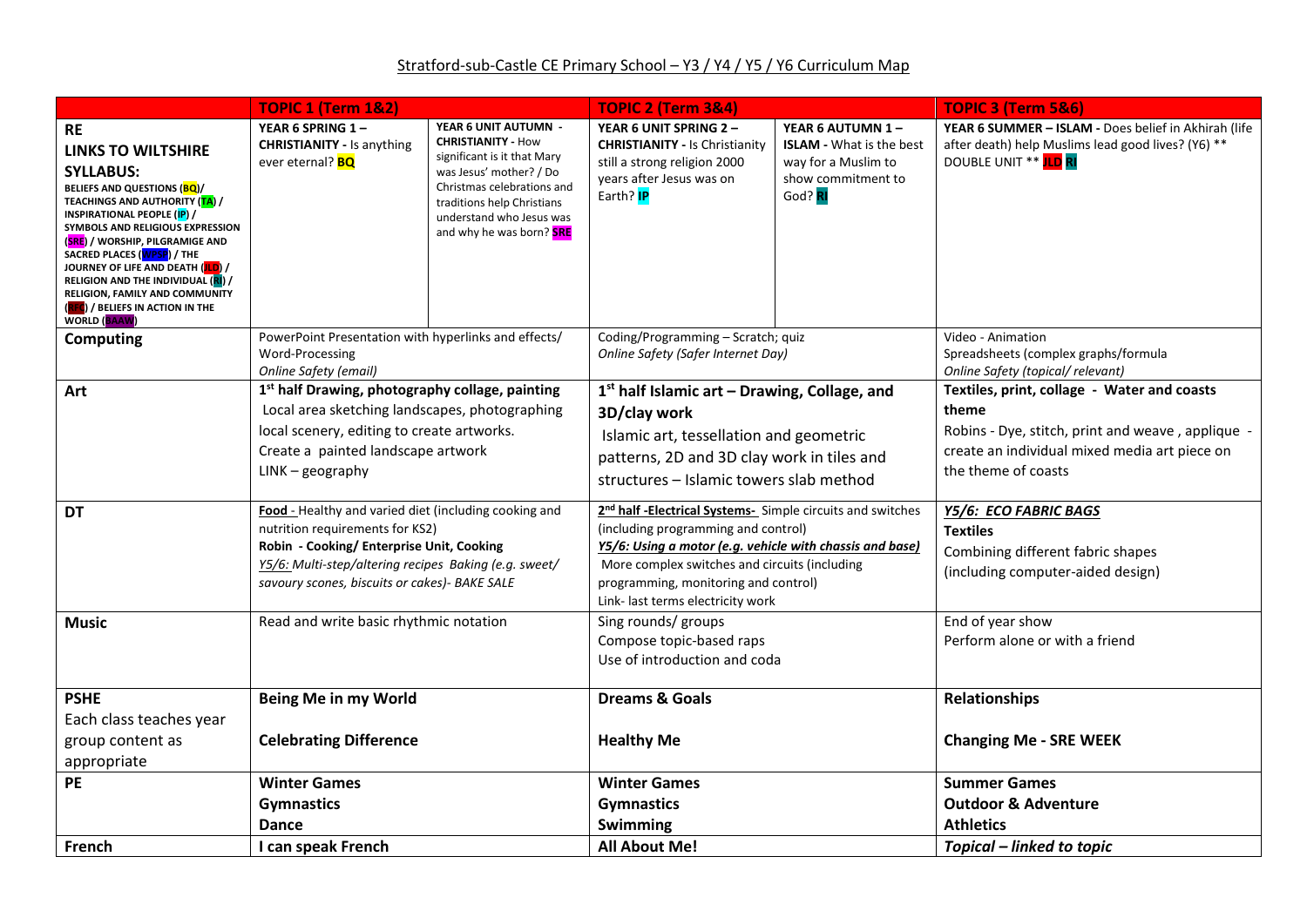## YEAR B (2022-2023, 2024-2025, 2026-2027) – Robin Class

|                 |                         | <b>TOPIC 1 (Term 1&amp;2)</b>                           |                                          | <b>TOPIC 2 (Term 3&amp;4)</b>            |                                                                                                                                             | TOPIC 3 (Term 5&6)                         |                                              |                                          |  |
|-----------------|-------------------------|---------------------------------------------------------|------------------------------------------|------------------------------------------|---------------------------------------------------------------------------------------------------------------------------------------------|--------------------------------------------|----------------------------------------------|------------------------------------------|--|
|                 | <b>Talk</b><br>Robin    |                                                         | FICTION T4W: Diving for the Brick        |                                          | FICTION T4W: 'The Viewer' by Shaun Tan/                                                                                                     |                                            | FICTION T4W: Narrative: Traditional Tale     |                                          |  |
|                 | for                     |                                                         | (Defeating the Monster)                  |                                          | Top Cat (Finding Tale - setting)                                                                                                            |                                            | (Three Sufi Stories)                         |                                          |  |
|                 | <b>Writing</b>          |                                                         | NON-FICTION T4W: Why Trolls are          |                                          |                                                                                                                                             | <b>NON-FICTION T4W: The Evacuation was</b> |                                              | <b>NON-FICTION T4W: Autobiographical</b> |  |
|                 |                         |                                                         | Dangerous (Explanation)                  |                                          |                                                                                                                                             | Right (One Sided Argument)                 |                                              | writing (Memories) / Letters             |  |
|                 |                         |                                                         | POETRY: short poem sequence              |                                          | <b>POETRY:</b> free verse                                                                                                                   |                                            | <b>POETRY: riddles</b>                       |                                          |  |
|                 |                         |                                                         |                                          |                                          |                                                                                                                                             |                                            | ** Class Show **                             |                                          |  |
|                 |                         |                                                         |                                          |                                          |                                                                                                                                             |                                            |                                              |                                          |  |
|                 |                         |                                                         |                                          |                                          | DURING EACH TERM, OPPORTUNITIES PLANNED FOR: creative writing, short burst writing, cross-curricular writing, writing linked to whole class |                                            |                                              |                                          |  |
|                 |                         |                                                         | read/whole class author, oracy and drama |                                          |                                                                                                                                             |                                            |                                              |                                          |  |
|                 | <b>Whole Class Read</b> |                                                         | Y5/6: Holes by Louis Sacher              |                                          | Y5/6: Cogheart by Peter Buzel                                                                                                               |                                            | Y5/6: 'The Boy at the Back of the Classroom' |                                          |  |
|                 |                         |                                                         |                                          |                                          |                                                                                                                                             |                                            | by Onjali Rauf                               |                                          |  |
| <b>Maths</b>    |                         |                                                         | Number & Place Value                     |                                          | Fractions, Decimals & Percentages                                                                                                           |                                            | Geometry - properties of shape               |                                          |  |
|                 |                         |                                                         | <b>Addition &amp; Subtraction</b>        |                                          | Measurement                                                                                                                                 |                                            | <b>Statistics</b>                            |                                          |  |
|                 |                         |                                                         | <b>Multiplication &amp; Division</b>     |                                          | Geometry - properties of shape                                                                                                              |                                            | History/Culture of Mathematics               |                                          |  |
|                 |                         |                                                         | Measure - converting units; perimeter,   |                                          | $(Y6 - Ratio)$                                                                                                                              |                                            | Transition                                   |                                          |  |
|                 |                         | area & volume                                           |                                          |                                          |                                                                                                                                             |                                            |                                              |                                          |  |
|                 |                         |                                                         | Geometry - Position and Direction        |                                          |                                                                                                                                             |                                            |                                              |                                          |  |
| <b>Science</b>  |                         | <b>Forces</b>                                           | <b>Circulation System</b>                | <b>Electricity</b>                       | Light                                                                                                                                       | Life Cycles/                               | <b>Classification</b>                        |                                          |  |
| YR5             |                         |                                                         | and lifestyle                            | <b>Evolution</b>                         |                                                                                                                                             | <b>Reproduction</b>                        | <b>Human change</b>                          |                                          |  |
| YR <sub>6</sub> |                         |                                                         |                                          |                                          |                                                                                                                                             | systems                                    |                                              |                                          |  |
|                 |                         |                                                         |                                          |                                          |                                                                                                                                             |                                            |                                              |                                          |  |
|                 |                         |                                                         |                                          |                                          |                                                                                                                                             |                                            |                                              |                                          |  |
| <b>History</b>  |                         |                                                         | Theme: Invaders (including a Viking      |                                          | Non-European: Mayan                                                                                                                         |                                            | <b>WHOLE KEY STAGE THEME</b>                 |                                          |  |
|                 |                         |                                                         | focus)                                   |                                          |                                                                                                                                             |                                            | * WWII OR                                    |                                          |  |
|                 |                         |                                                         |                                          |                                          |                                                                                                                                             |                                            | * Local Study: Why is Salisbury here?        |                                          |  |
| Geography       |                         |                                                         | <b>Robin (Y5/6)</b>                      |                                          | <b>Robin (Y5/6)</b>                                                                                                                         |                                            | <b>Robin (Y5/6)</b>                          |                                          |  |
|                 |                         | How does extreme weather affect us?<br>* climate change |                                          | Contrasting S/N America Locality: Amazon |                                                                                                                                             | Why is water important to our world?       |                                              |                                          |  |
|                 |                         | * Tectonic plates (include earthquakes, volcanoes)      |                                          | Rainforest                               |                                                                                                                                             | * rivers (recap Salisbury rivers)          |                                              |                                          |  |
|                 |                         | * lines of longitude/latitude                           |                                          | *deforestation                           |                                                                                                                                             | * UK rivers                                |                                              |                                          |  |
|                 |                         | * time zones                                            |                                          |                                          |                                                                                                                                             | * water cycle                              |                                              |                                          |  |
|                 |                         |                                                         |                                          | Map Skills:                              |                                                                                                                                             |                                            |                                              |                                          |  |
|                 |                         |                                                         |                                          | * longitude/latitude                     |                                                                                                                                             |                                            |                                              |                                          |  |
|                 |                         |                                                         |                                          | * Digital Mapping                        |                                                                                                                                             |                                            |                                              |                                          |  |